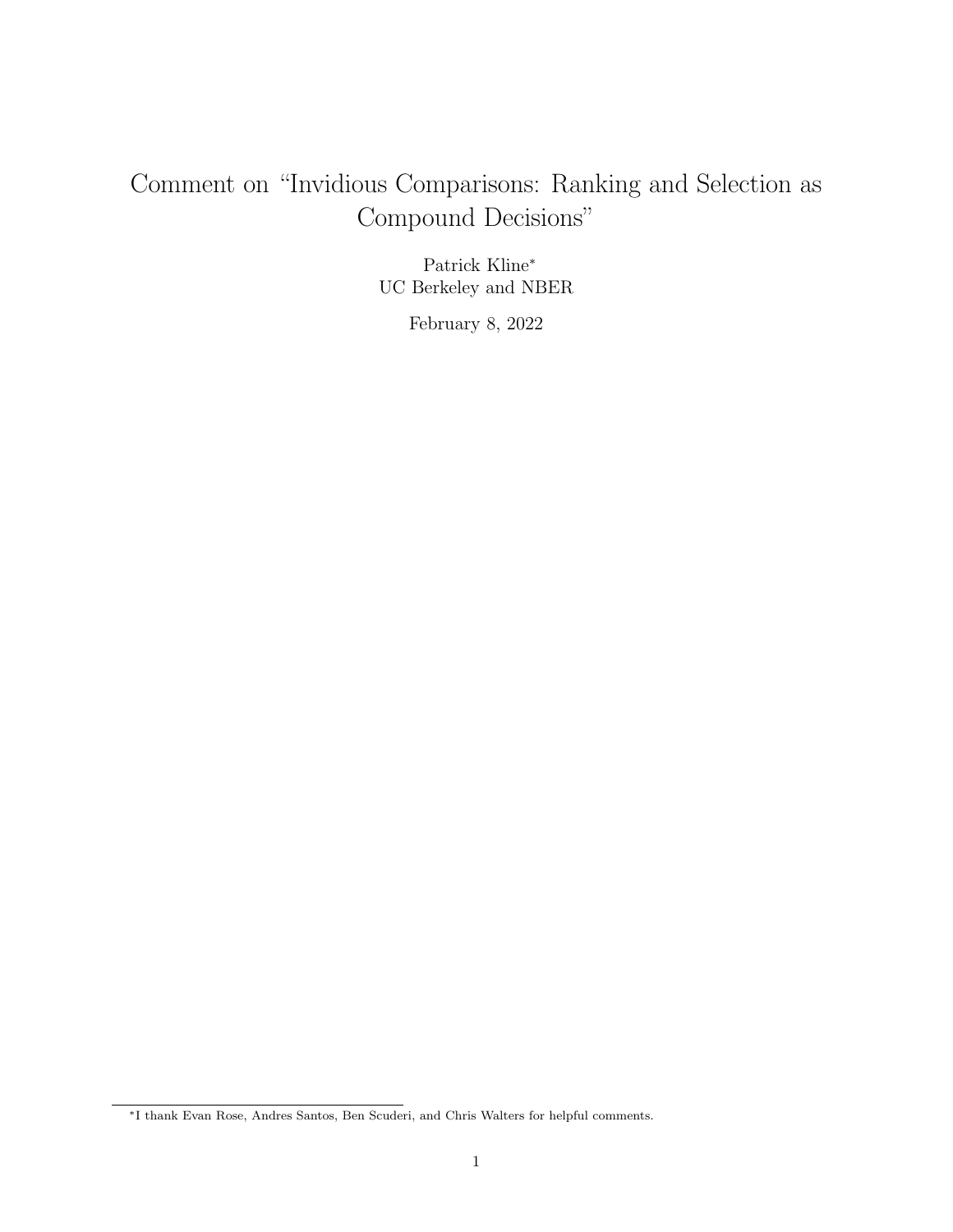Gu and Koenker [2020, henceforth GK] offer empiricists beset by the "league table mentality" a powerful suite of tools for selecting extreme performers based on noisy measurements. GK's basic insight is to reformulate tail selection as a large scale inference problem in which the selection of a unit failing to exceed some tail performance threshold constitutes a false discovery. Utilizing non-parametric empirical Bayes (EB) methods to estimate the latent distribution of performance, units are ranked according to their posterior tail probability, which plays the role of a test statistic. A critical value is then chosen to trade off the False Discovery Rate (FDR) against the False Non-discovery Rate (FNR).

Chastened by the difficulties of discerning tail performance, GK warn that "there is something inherently futile about many ranking and selection problems." To appreciate their angst, it is instructive to consider GK's example of selecting teachers with extremely low value added. In an empirical calibration, they find that even an oracle who knows the true value added distribution, when searching for teachers in the bottom centile of value added, is able to select only 0.4% of teachers before a 5% FDR constraint binds. Hence, the "price" paid for ensuring a low FDR is a high FNR: at best only 40% of teachers in the bottom centile are selected, implying an FNR of at least 60%.

Mistakes are inevitable in statistical ranking exercises. Yet even very noisy rankings, when accompanied by appropriate measures of uncertainty, can be quite valuable to audiences who might otherwise be forced to rely on anecdotes to make targeting decisions. Together, the FDR and FNR offer a transparent assessment of the sorts of ranking mistakes expected to arise from repeated application of a tail selection rule. GK make a compelling case that EB estimates of these error rates should become standard diagnostics in econometric selection exercises.

Below I review the mechanics of GK's proposal, highlighting some implementation decisions researchers are likely to encounter when seeking to apply these tools. After offering some thoughts on why tail selection exercises may eventually prove less futile than GK fear, I consider some limitations of the analogy between testing and selection problems, concluding with a reminder that league table reasoning, alluring though it may be, can prove counterproductive when interest centers on absolute rather than relative standards of performance.

## Empirical Bayes posteriors

Suppose we have run an experiment at a set of "sites" indexed by  $i = 1, ..., n$  and collected estimates  ${Y_i}_{i=1}^n$ of site specific treatment effects  $\{\theta_i\}_{i=1}^n$ . These sites might correspond to actual locations, across which we expect treatment effect heterogeneity, or to particular individuals or firms, whose aptitude or conduct we seek to evaluate. Treating the sites as exchangeable, each  $Y_i$  is modeled as an *i.i.d.* draw from the compound density

$$
f_G(y) = \int p(y|t) dG(t),
$$

where  $G(t) = \Pr(\theta_i < t)$  is the unknown distribution of treatment effects and  $p(y|t) = \frac{d}{dy} \Pr(Y_i < y \mid \theta_i = t)$ is a known density governing noise in the estimates. For example,  $Y_i$  might give the experimental contrast in mean outcomes at site  $i$  scaled by its standard error estimate, in which case it is natural to appeal to a central limit theorem in choosing  $p(y|t) = \varphi(y-t)$ , where  $\varphi$  is the standard normal density. Alternately, when working with count outcomes, it is common to employ a concave variance stabilizing transformation  $y \mapsto v(y)$  that yields the approximation  $v(Y_i) | \theta_i \sim \mathcal{N}(v(\theta_i), 1)$  [Bartlett, 1947, Anscombe, 1948]. When the estimate  $Y_i$  has been variance stabilized,  $p(y|t)$  is again a standard normal and G may be redefined as giving the distribution of  $v(\theta_i)$ .

Consider now an "oracle" who knows G with certainty. After observing the vector of estimates  $Y =$  $(Y_1,\ldots,Y_n)'$ , her posterior density over any vector  $\boldsymbol{t}=(t_1,\ldots,t_n)'$  of treatment effects is

$$
\rho_G (t|Y) = \prod_{i=1}^n \{ p(Y_i|t_i) dG(t_i) / f_G(Y_i) \},
$$

which can be used to assess the likelihood of any ranking of the sites. The EB ethos is to "borrow strength" across sites by constructing an estimate  $\hat{G}$  of G. The plug-in predictive density  $\rho_{\hat{G}}(\mathbf{t}|\mathbf{Y})$  can then be used to make selection decisions that minimize expected loss or to construct a posterior credible interval for the rank of any site.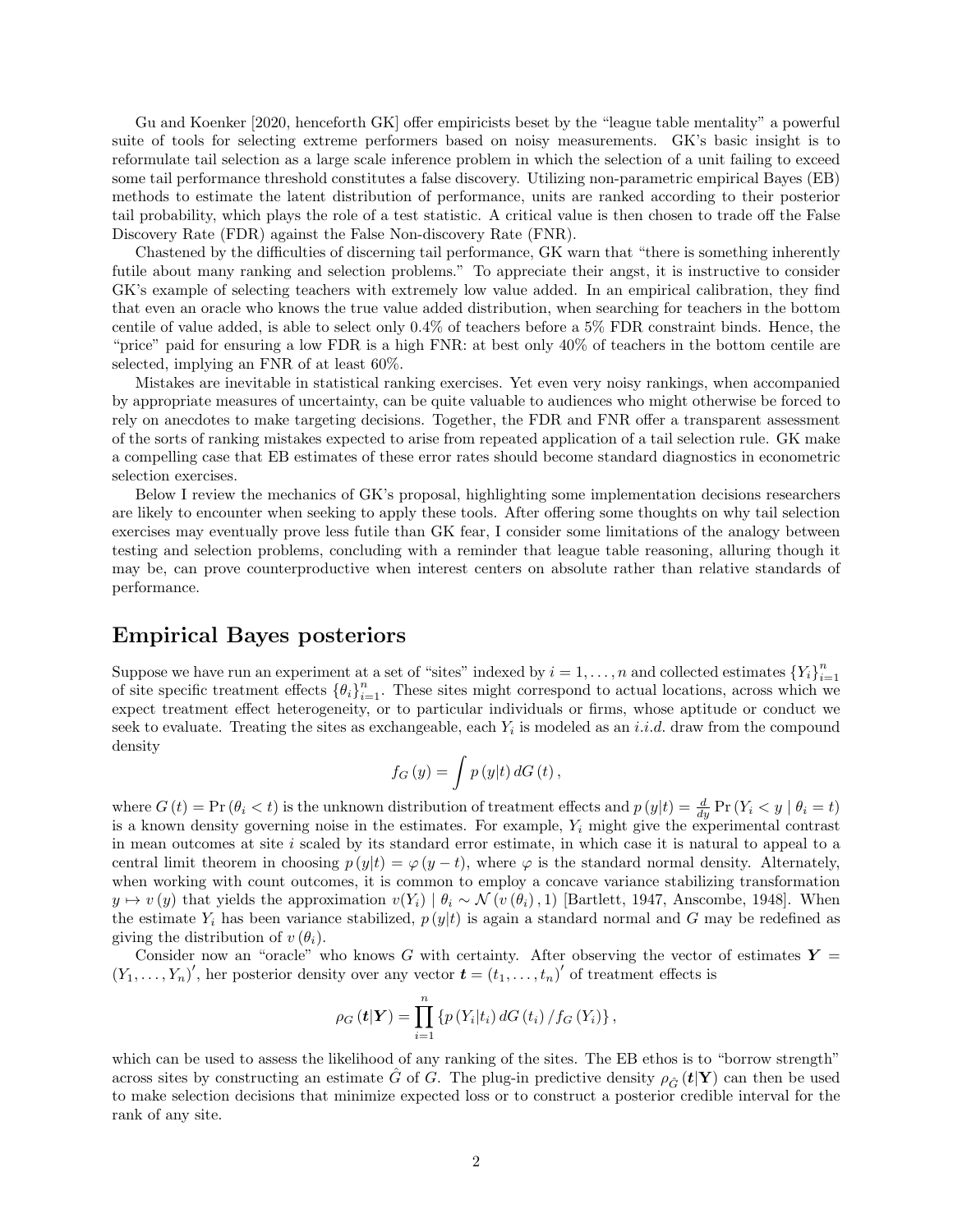Many approaches to estimating G have been proposed. GK favor nonparametric maximum likelihood estimation (NPMLE), which yields a  $\hat{G}$  with mass points, while Efron [2016] suggests a penalized maximum likelihood approach generating a smooth  $\tilde{G}$  in the exponential family. In economics, one typically expects the true G to be continuous; moreover, a jumpy  $\hat{G}$  will yield a posterior  $\rho_{\hat{G}}$  with mass points, which can complicate inference [Koenker, 2020]. Mindful of these considerations, GK opt to smooth their NPMLE estimates in a second step. In practice, decision rules based on the smoothed NPMLE and the exponential approximation tend to exhibit comparable performance. Whichever approach is used, the tuning parameters employed to construct  $\tilde{G}$  should be documented clearly. For example, Kline et al. [2021] choose the penalization parameter in an exponential approximation to ensure the variance of  $G$  matches unbiased variance estimates.

#### Making selection decisions

GK motivate their approach to tail selection with a discrete loss function balancing type I selection errors ("false discoveries") against type II errors ("false non-discoveries") and capacity constraints. The empirical loss of an *n*-vector of binary selection indicators  $\boldsymbol{\delta} = (\delta_1, \ldots, \delta_n)'$  given the latent vector  $\boldsymbol{\theta} = (\theta_1, \ldots, \theta_n)'$  is

$$
L(\boldsymbol{\delta}, \boldsymbol{\theta}) = \sum_{\substack{i=1 \ \text{False non-discoveries}}}^{n} h_i (1 - \delta_i) + \tau_1 \left\{ \sum_{\substack{i=1 \ \text{False disjoint}}}}^{n} (1 - h_i) \delta_i - \gamma \sum_{\substack{i=1 \ \text{Total discoveries}}}}^{n} \delta_i + \tau_2 \left( \sum_{\substack{i=1 \ \text{Total discoveries}} }^{n} \delta_i - \alpha n \right),
$$

where  $h_i = 1$  { $\theta_i \ge G^{-1}(1-\alpha)$ } is an indicator for  $\theta_i$  residing in the relevant  $\alpha$ -tail of G. The first term captures that the researcher does not want to miss extreme performers. When  $\tau_1$  is positive, she is additionally concerned with the False Discovery Proportion (FDP):  $\sum_{i=1}^{n} (1-h_i) \delta_i / \sum_{i=1}^{n} \delta_i$ . Finally, when  $\tau_2$  is positive, selection itself is costly.

To estimate the risk of a decision rule, each unobserved  $h_i$  is replaced by its EB posterior expectation  $\hat{\nu}_{\alpha}(Y_i) = \int_{\hat{G}^{-1}(1-\alpha)}^{\infty} p(Y_i|t) d\hat{G}(t)/f_{\hat{G}}(Y_i)$ , which serves as a ranking device. Further integrating  $Y_i$  against  $f_{\hat{G}}$ , GK treat  $(\tau_1, \tau_2)$  as Lagrange multipliers on ex-ante FDP and capacity constraints. Consequently, the optimal strategy is to select as many highly ranked sites as possible, subject to the FDR – i.e., the posterior expected FDP [Storey, 2003] – falling below a pre-specified level  $\gamma$  and the expected number of selections failing to exceed  $\alpha n$ <sup>1</sup>

By constraining the FDR, GK depart somewhat from the tenets of statistical decision theory, mimicking the familiar Neyman-Pearson testing paradigm and its emphasis on size control. In applications, the choice of the FDR threshold  $\gamma$  should be motivated by a careful description of the steps that are likely to follow selection. If mistakes regarding which sites are in the  $\alpha$ -tail are not particularly costly, 20% may constitute a reasonable FDR threshold. For example, in adaptive experimentation schemes [e.g., Avivi et al., 2021], an initial screen to find sites satisfying a pilot FDR constraint can be followed by a subsequent confirmatory analysis exhibiting a more stringent threshold. By contrast, a decision-maker who withholds pay from underperforming teachers selected based upon an FDR criterion may well find themselves in court, in which case it seems prudent to use a small  $\gamma$  from the outset.

The researcher must also choose the tail parameter  $\alpha$ , which defines the null hypothesis under consideration. As Efron [2004] notes, the choice of  $\alpha$  can be viewed as establishing which values of  $\theta_i$  are deemed "interesting." For a fixed  $\gamma$ , the number of selected sites will tend to increase with  $\alpha$ . To enumerate the different interpretations that can be attached to the selection of s top-ranked sites, one can plot the FDR / tail threshold frontier  $\mathcal{R}_s = \{(\gamma, \alpha) : \sum_{i=1}^n \delta_i^*(Y_i) = s\}$ , where  $\delta_i^*$  is the optimized selection function.

#### Is tail selection futile?

GK note that "if the latent measure of true quality is Gaussian, as assumed in virtually all of the econometric applications of the selection problem, and we wish to select the top ten percent of individuals given that their

<sup>&</sup>lt;sup>1</sup>As GK note, technically the constraint is on the marginal FDR  $\sum_{i=1}^{n} \mathbb{E}[(1-h_i)\delta_i] / \sum_{i=1}^{n} \mathbb{E}[\delta_i]$ , which is asymptotically equivalent to the traditional FDR notion  $\mathbb{E}[\sum_{i=1}^{n} (1-h_i)\delta_i] \sum_{i=1}^{n} \delta_i]$  a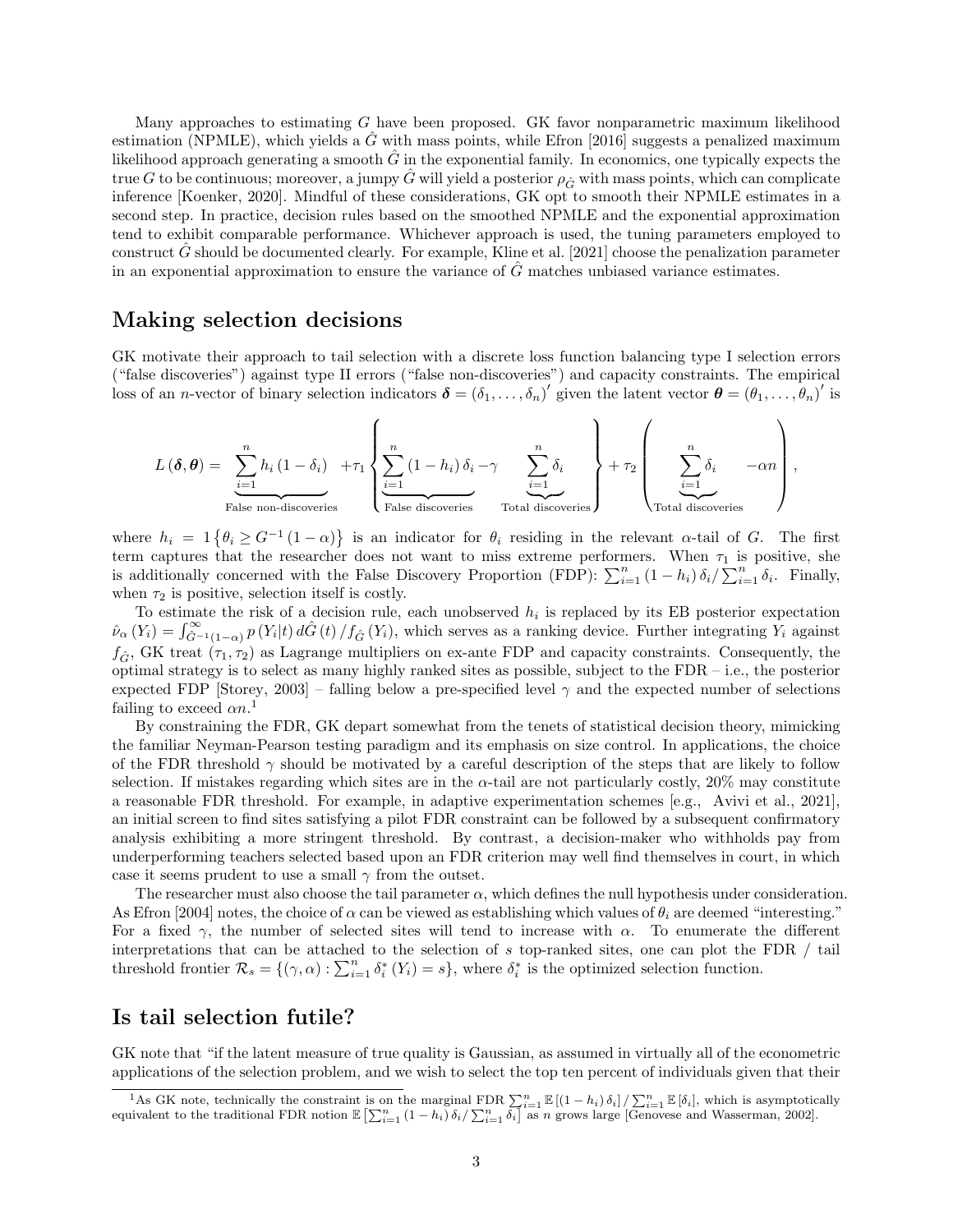true quality is contaminated by Gaussian noise, accurate selection can be very challenging when the signal to noise ratio is low." While teacher value added may be reasonably well approximated by a Gaussian, in part because test scores are designed to exhibit normal distributions, there is no particular reason to expect other forms of heterogeneity to exhibit Gaussian tails.

An illustrative example comes from Kline and Walters [2021], who analyze correspondence experiments of employer discrimination that randomly assign racially distinctive names to job applications. Modeling applications to each job i as Bernoulli trials with race-specific employer contact probabilities  $(p_{iw}, p_{ib})$ , they study the distribution G of racial contact gaps  $\theta_i = p_{iw} - p_{ib}$  in an experiment devised by Nunley et al. [2015] that sent to each job four applications with a randomly determined mix of distinctively white and Black names. Though  $G$  is only partially identified when a small number of applications are sent to each job, method of moments estimates reveal that G exhibits substantial skew and kurtosis, suggesting a long tail of heavy discriminators with  $\theta_i \gg 0$ .

Even so, one might think that even trying to select jobs with  $\theta_i > 0$  from such an experiment is a fool's errand. Consider, for example, a job that contacts all three of the seemingly white applications it is sent but declines to contact the one fictitious Black application it receives. The Fisher  $[1922]$  p-value for the null hypothesis that race is independent of contacts at this job is  $\binom{4}{3}^{-1} = 0.25$ . However, if the job in question is a random draw from a population where discrimination is known to be rampant, the posterior probability that this null is true may be much lower. Searching across the space of distributions consistent with the Nunley et al. experiment, Kline and Walters find that at least 82% of the jobs that contact three of four applicants in such settings discriminate against Black applicants. Using this lower bound rate of prevalence, they estimate that at least 90% of the jobs contacting three white and no Black applicants exhibit  $\theta_i > 0$ . That the FDR can be controlled to 10% with only four experimental observations per site illustrates the potentially enormous value of borrowing strength from the rest of an experiment.

Of course, tail selection can be substantially more difficult than the problem of selecting sites where an effect of any sort is present. The power of any selection procedure will invariably depend on both the shape of G and the precision of the measurements  ${Y_i}_{i=1}^n$ . The application of variance stabilizing transforms will typically reduce the skew in G, which may make tail selection more difficult. An interesting topic for future research is to compare the power of methods that jointly estimate the distribution of scale and location parameters to those that transform scale parameters away.

When EB methods fail to produce sufficiently many "interesting" sites subject to desired FDR restrictions, the onus should be on researchers to seek out or create new datasets that measure up to the task at hand. Motivated by the limitations of existing audit studies, Kline et al. [2021] devised a correspondence experiment of large employers, each of which was sent up to 1,000 fictitious applications, with the pre-registered intention of applying EB methods to detect discriminating firms. Funding agencies typically ask that experiments be designed to achieve 80% power against alternatives of interest. Researchers planning experiments aimed at large scale selection may instead wish to target particular FNRs – perhaps 20%, in analogy with the traditional 80% rule of thumb – subject to a fixed FDR requirement. The design of experiments intended to achieve a targeted mix of FDRs and FNRs can be facilitated by the use of pilot studies; see, for example, the discussion in Avivi et al. [2021].

#### Beyond testing

While the analogy between tail selection and multiple testing can be helpful for building intuition, it is important to remember that the ultimate goal of EB selection exercises is to facilitate decisions that minimize expected losses. As Manski [2021] notes "Decision theory does not restrict attention to tests that yield a predetermined upper bound on the probability of a Type I error. Nor does it aim to minimize the maximum value of the probability of a Type II error when more than a specified minimum distance from the null hypothesis."

Consider the dialysis centers studied by GK, which they note are assigned letter grades A-F in fixed proportions. It is not obvious which notion of FDR control would be relevant for such a scoring exercise as the decision space of letter grades is multinomial rather than binary. Treating the grade C as the null hypothesis, for example, would raise the thorny question of how to direct power against each of the alternative grades. Devising a continuous loss function that treats these hypotheses symmetrically, while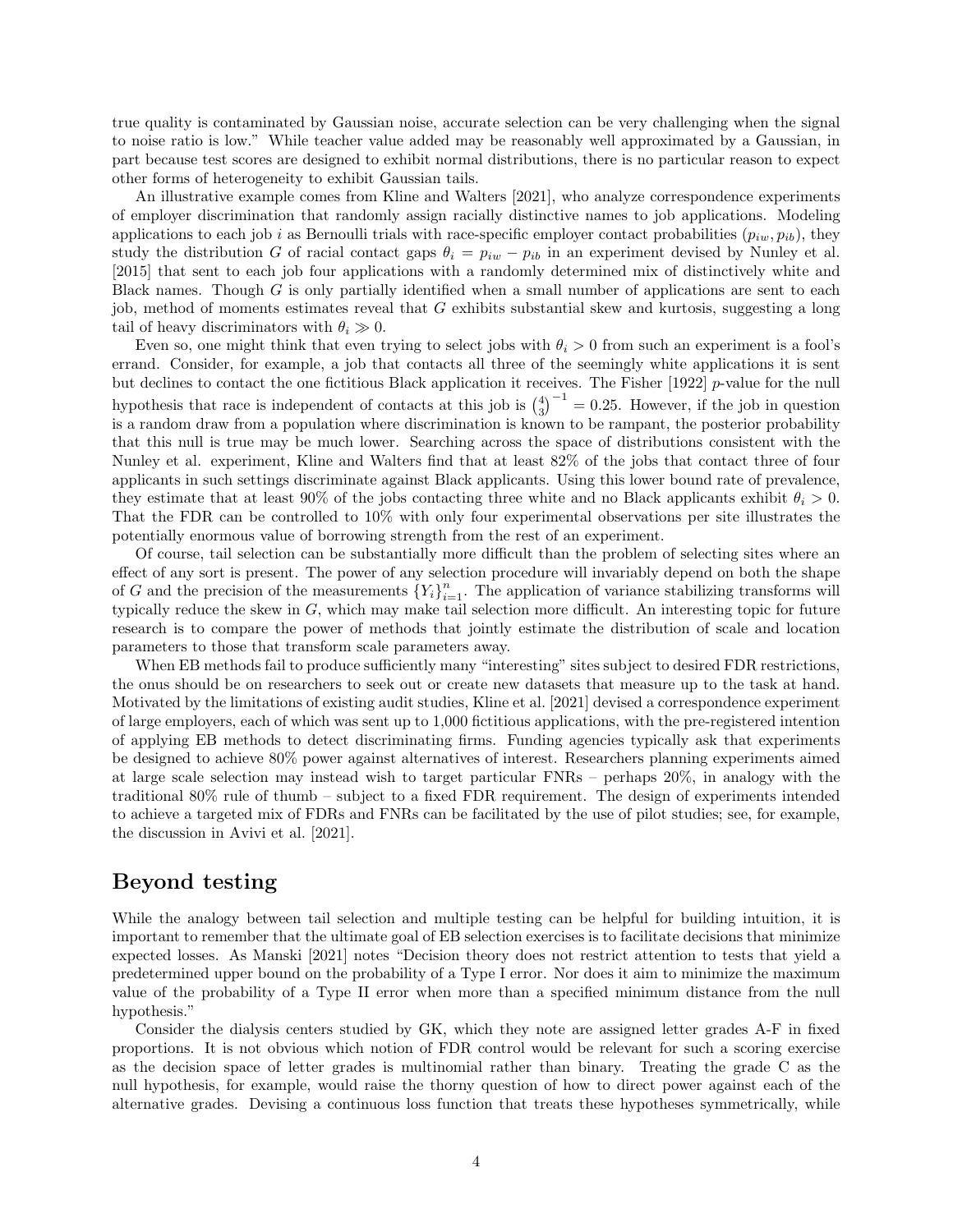penalizing larger mistakes more heavily, seems more natural than attempting to squeeze the ranking problem into the Neyman-Pearson straightjacket.

Even in problems featuring a binary selection decision, adhering to a selection rule devised to minimize the FNR subject to an FDR constraint can prove detrimental when loss is continuous in performance levels. Kline et al. [2021] consider the case of a hypothetical auditor seeking to investigate firms that are heavily biased against Black applicants. This example is not (entirely) contrived: the Office of Federal Contract Compliance annually audits thousands of federal contractors, regularly sanctioning firms found to be in violation of equal employment opportunity laws [Maxwell et al., 2013]. Suppose the auditor can launch as many investigations as desired and has preferences described by the following loss function

$$
L(\boldsymbol{\delta},\boldsymbol{\theta})=-\sum_{i=1}^n\delta_i\left\{\theta_i^{1-r}-c\right\},\,
$$

where  $\theta_i \geq 0$  measures the level of discrimination against Black applicants at firm i,  $c > 0$  is the cost of conducting an investigation, and  $r < 1$  indexes the auditor's degree of risk aversion.

The auditor would like to investigate all firms with  $\theta_i^{1-r} > c$  but must decide which investigations to launch based on her posterior beliefs given the evidence at hand. When  $r = 0$  the auditor is risk neutral and minimizes expected loss by investigating firms with posterior mean estimates of  $\theta_i$  exceeding c. As  $r \to 1$ , the loss function approaches  $-\sum_{i=1}^n \delta_i (1 \{\theta_i \geq 0\} - c)$  and the auditor launches investigations only when the posterior probability that  $\theta_i > 0$  exceeds c. A Bayesian oracle who follows this posterior selection rule will exhibit FDR control at level  $1 - c$  or greater.

Though the risk neutral auditor is more likely to mistakenly investigate firms that don't discriminate, her investigations should reveal higher average levels of discrimination than a risk averse auditor who launches the same number of investigations based upon posterior tail probabilities. From this vantage, league table reasoning appears difficult to defend, requiring an extreme form of risk aversion on the part of the decision maker. While FDRs and FNRs may provide transparent assessments of the expected frequency of ranking mistakes generated by a selection rule, in most settings these rates are unlikely to characterize the optimal decision rule itself.

Similar considerations arise in the domain of education policy. Reassigning students to teachers with higher estimated value added should raise test scores on average even if it lowers the scores of some due to misclassification of teacher ranks. Trading off expected gains against possible losses requires careful contemplation of societal objectives. Prudent decision-making will, in general, tend to require consideration of the *level* of  $\theta_i$  rather than just its expected rank.

## Conclusion

As economists gain access to increasingly granular tomes of data, the temptation to score the performance of particular agents and organizations will only intensify. The league table mentality, it seems, is here to stay. Leveraging recent developments in EB estimation, GK offer a sophisticated, yet practical, approach to tail selection that blends control over false discoveries with near-oracle levels of power.

While interest in relative comparisons is inevitable, it is worth reiterating that the goal of large scale selection exercises is typically not to test hypotheses about ranks but rather to make decisions that minimize expected loss. Outside of settings featuring rigid capacity constraints, it is far from clear that perfect knowledge of ranks would enable decisions that are first-best. Indeed, many organizations, not to mention the U.S. legal system, specify absolute standards of behavior which, if found to be violated, will trigger remedial action. Tying selection problems more closely to these absolute standards may serve to simultaneously simplify, and raise the social relevance of, quantitative selection exercises.

### References

Francis J Anscombe. The transformation of poisson, binomial and negative-binomial data. Biometrika, 35 (3/4):246–254, 1948.